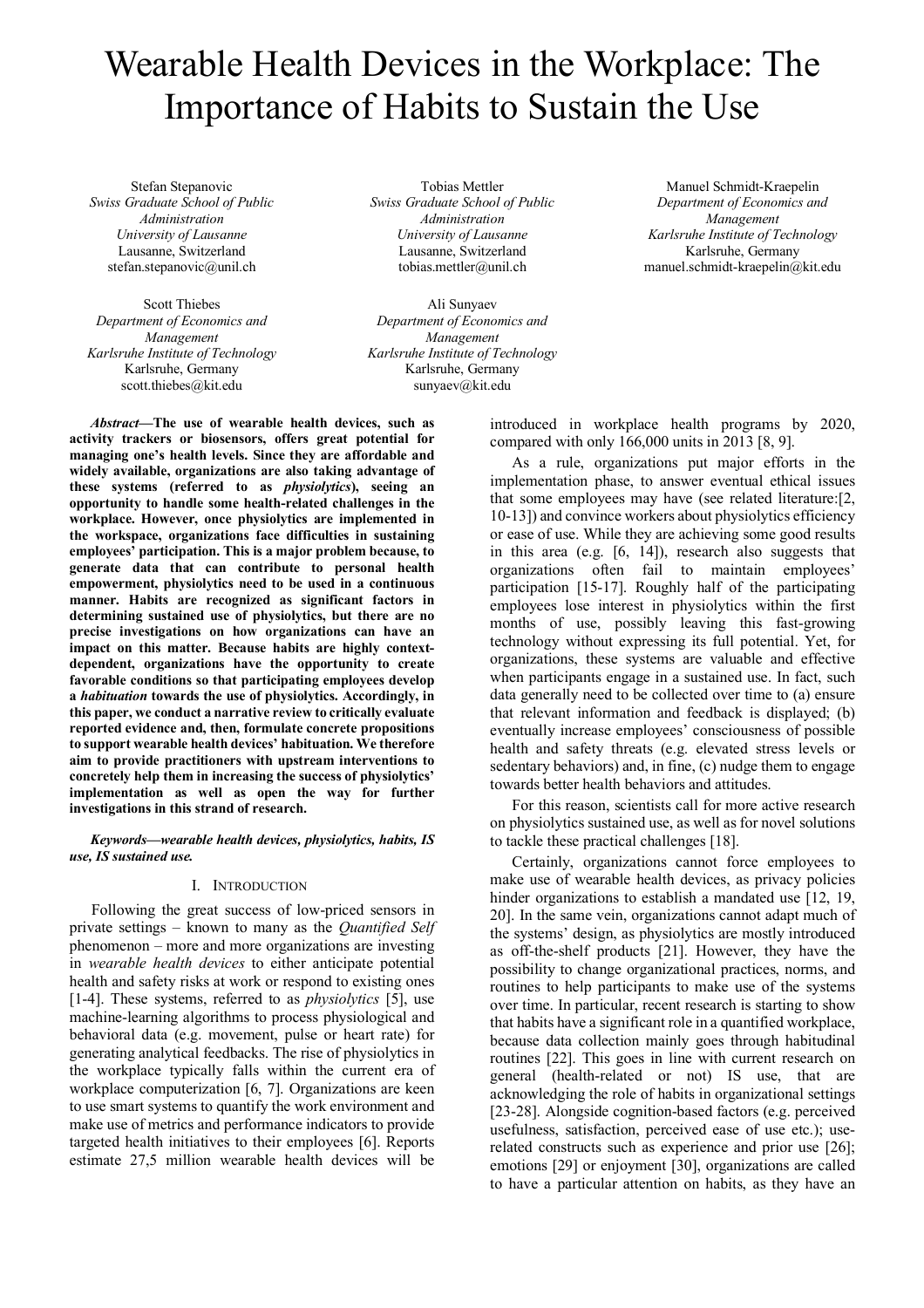important effect of observed IS use and thus constitute a major factor in the implementation success. In our case, habits, or *habituation* to systems (as some researchers refer to [31-33]), have a particular strong significance. We assume that employees taking part in these workplace health and safety programs have the intention to improve their well-being by using the systems. In this sense, a certain degree of intrinsic motivation exists. Habits are consequently critical because it might hook these people to continue using physiolytics and transform an intention of improving health into a lasting behavior. Hence, for organizations, a habituation to physiolytics mostly means a sustained use, thus increasing the value of the physiolytics approach.

Accordingly, we set out to explore the following research question:

*RQ: What are the interventions that organizations can implement to support habituation to wearable health devices?*

Building upon the prior work by Polites and Karahanna [28, 34], we investigate upstream interventions (i.e. optimizations of organizational structures [35]) that support the development of habits towards the systems, and consequently support the use. The underlying idea is to target practices, social norms or contextual specificities. By doing so, we seek to incite changes in attitude and to cement employees' intentions to use physiolytics in the long run. As a matter of fact, while habits are associated to the individual, they are context-dependent. To be functional, a habit has to operate in a particular setting where a behavior outside awareness can produce desired outcomes [28, 35]. One may therefore create new habits by altering the context to trigger new desired outcomes, with a particular attention that these new habits generate appealing outcomes for individuals; are easy to perform; and can be integrated into organizational shared routines [36].

To identify potential interventions, we conduct a comprehensive narrative review of the literature, following the guidelines defined by Paré, et al. [37]. Given that this matter has not been specifically investigated, we opt for a narrative literature review which allow us to (a) assemble various pieces of information into a readable format, (b) weight and critically evaluate a selected content and (c) create an educational document that brings practitioners up to date with practices and recommendations [38]. Such type of review typically helps to combine a new theory to a new context. It constitutes a first step in appraising current scientific evidence as well as evaluating the degree of potential it holds. It correspondingly paves the way to further, more systematical research.

The remainder of the paper is structured as follows. We briefly introduce the concepts of wearable health devices and habits. Then, we review the literature to highlight key learnings about habits in the quantified workplace and accordingly outline potential organizational interventions. Finally, we conclude by discussing the limitations of our analysis and the opportunities for future research.

# II. BACKGROUND

# *A. Physiolytics in the workplace*

Wearable health devices (or physiolytics) can be defined as autonomous, non-invasive systems that track physiological indicators such as weight, sleep or exercise routines, in order to better understand individuals' habits or to improve health levels [11, 13, 39-42]. The term *wearable* refers to an essential attribute of those devices: portability. Their design needs to be adapted to a regular use, either directly supported by the human body or through a piece of clothing [41]. Therefore, comfort, functionality, practicality and attractiveness are some of the design prerequisites for their success [13, 41-44]. Wearable health devices are characterized by a variety of sizes and shapes, although they mainly come in the form of smartwatches, biosensors, activity trackers or wristbands [45, 46]. These also fall into two classes: device-centric or applicationcentric systems [47, 48]. Device-centric wearables refer to the capacity to function in self-reliance, in which they constitute the core unit of the tracking process and, eventually, gather mobile application(s) or computer programs structured around them (e.g. *Apple Watch*). On the other hand, application-centered devices are purposefully built around an application. They serve as a relay for the application, in order to record specific parameters such as movement, temperature or heart rate [48]. Connected wristbands or clothing constitute the emblematical examples of such devices (e.g. *Endomondo*).

Even though several ethical issues remain on an organizational level (e.g. repurposing of employees' physiological data for purposes other than health, or privacy and security risks [2, 13]), the integration of sensing technologies in workplace health programs is growing. The relative affordability of physiolytics paved the way for their diffusion inside corporate settings [40]. The development of these systems has also been propelled by further miniaturization, enhanced accuracy of health sensors, as well as the new capacity to automatically gather data about one's health and performance [13].

Wearable health devices embrace and support the realization of corporate health and safety objectives, such as increasing employee levels of physical activity, promoting positive lifestyles and assisting preventive interventions of health risks [9, 42]. Likewise, adding pleasure and interest to health promotion at work also constitutes a pursued goal by companies implementing this technology [17].

Nevertheless, as mentioned before, regulation regarding personal data protection hinders organizations to force their employees to use wearable health devices [19, 20]. Physiolytics at work may therefore create groups of users and non-users, with different levels of skepticism or trust issues, and disclose a wide range of user types (cynical, tech-independent..) that interact and cohabit in the workplace [39, 49].

#### *B. Habits*

Habits are defined as one's regular behavior, that has arisen from recurrently doing an action [35, 43, 50-53]. Such behavior, over a certain period of time, might be done unconsciously and as automatic motion. In fact, these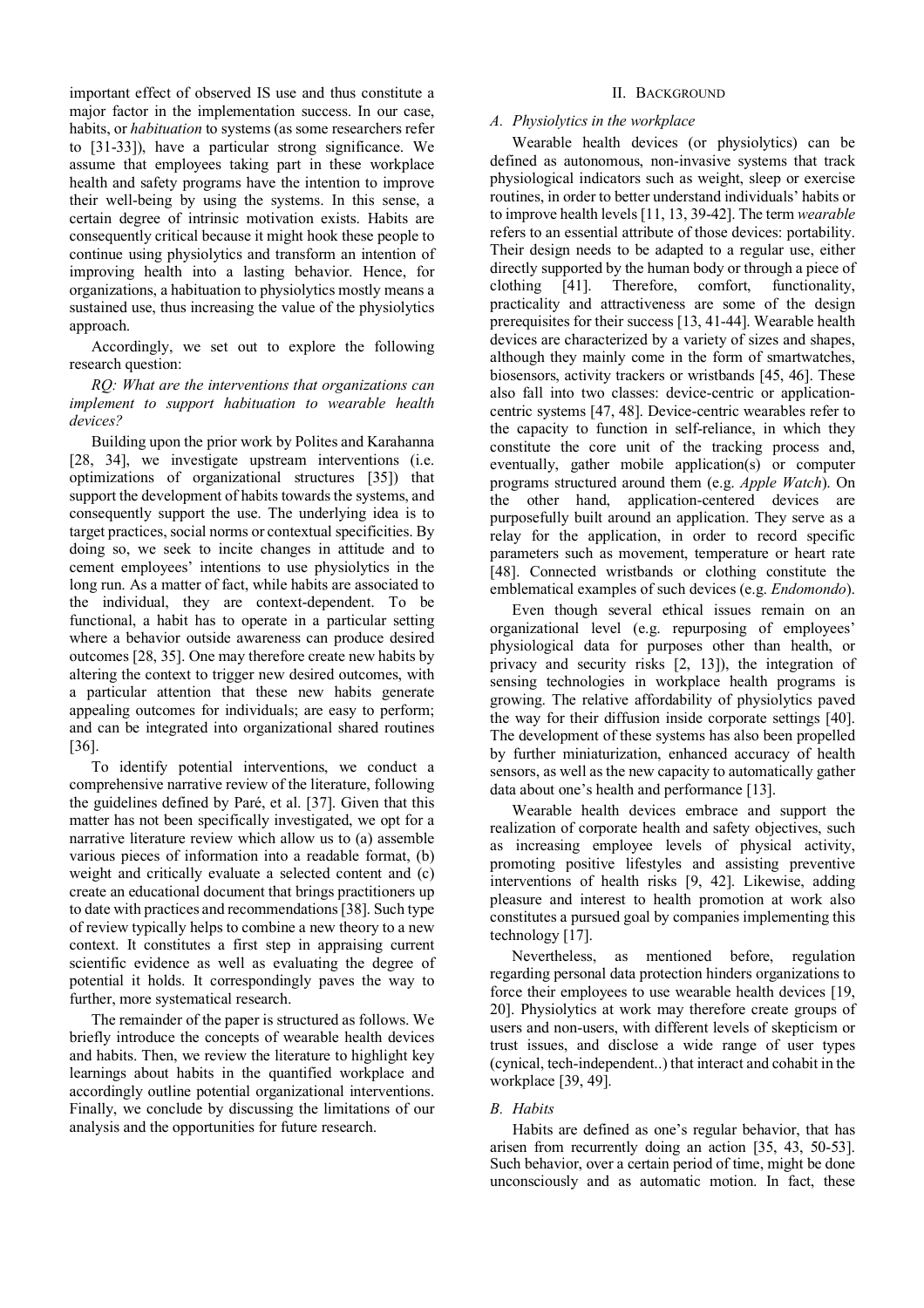actions are initiated mechanically within a specific context (at certain time, at certain places) or/and in response to situational cues [28, 54, 55]. For instance, putting the seatbelt (action) right after entering in the car (contextual cue), or in a more workplace-related case (i.e. office), consulting mails (action) after turning on the computer at the start of the workday (context). Basically, once the trigger of the action has shifted to the situational cue, reliance on conscious awareness or motivational processes is diminished [54, 56, 57]. In consequence, habits are likely to prevail even after conscious motivation or interest dispels, especially in stable contexts [35, 54]. In short, they become one's learned response to a particular stimulus [35]. Eventually, habits are also beneficial on a cognitive level, given that some weight on mental resources are relieved (and can be redirected to other chores) due to the automation of the behavior [54, 57].

#### III. NARRATIVE REVIEW

#### *A. Study design*

To extract all relevant information from the literature regarding habituation towards wearable health devices, we searched the bibliographic databases *IEEExplore*, *EBSCO Host*, *ACM Digital Library*, *Web of Science*, *PubMed* and *AISel* using the search string: *TITLE-ABSTR-KEY(wearable OR physiolytics OR self-tracking OR "self tracking" OR lifelog\* OR quantified-self OR "quantified self" OR "activity sensing" OR "activity tracking" OR smartwatch\* OR sensor\*) AND TITLE-ABSTR-KEY(habit\* OR routine).* We chose these platforms because they offer electronic access to multiple databases that reference a wide range of journals and conferences in the areas of computer science, medical informatics, and information systems. The search was done in November 2018 and was limited only to full peer-reviewed English publications. Additionally, the investigation was completed through a manual review of related terms and citations from references found in the database search. In order to gather and share information collected through this process, we first present the main determinants of habituation to physiolytics. Then, we synthetize research evidence to support habituation under distinct propositions and, lastly, report considerations on time and habit formation.

#### *B. Main determinants of habituation to physiolytics*

Literature first delineates the importance of the design and the functionality of these devices: they have to prove themselves in terms of accuracy, usability and portability [13, 16, 58]. The ability to use the systems at any time is crucial to integrate this new technology into existing routines. Likewise, the capacity to access the system and the data collected anywhere (and anytime) creates favorable conditions to maintain the use [15, 16]. Lastly, precise and well-designed feedback loops (i.e. recurrent feedback on performance) reinforce the potential to create a habit, as they help to monitor progress. Receiving a feedback on an attitude, behavior or action might therefore motivate individuals to perform it regularly (and by extension to wear the device).

Besides purely design considerations, related works notably underline social interaction, goal reinforcement and satisfaction as factors driving habituation [9, 51, 59-62]. In other words, it is suggested that sustainable use is linked to the capacity to create routines through pleasure, socialization and by giving meaning to the whole process. *Social ties*[63], may it be offline relations or online relations (enabled by social media and networking sites), help to work towards this habituation, as well as pleasure and satisfaction to discover, visualize and analyze personal biodata. Additionally, feedback loops and rewards aid individuals to experience continuous progress; potentially amplifying the engagement and, thus, the progress of building a new habit. As an illustration, in [61], authors provide developments on factors that help habitual use of an online platform (i.e. *Strava*) and their related wearables. The main results show strong impacts of self-regulatory and social motives for sustaining use. Finally, Pinder, et al. [51] elaborate on challenges of habit in designing digital behavior change interventions. Based on the synthesis of the *Dual Process Theory* [53], *modern habit theory* (e.g. [64, 65]) and *Goal Setting Theory* [66], authors propose a practical conceptual model, named *Habit Alteration Model* (HAM). This model notably presents the potentiality of altering context (e.g. changing the environment in order to trigger an intention or a response), goal priming (setting goal constructs or concepts in a stable context to drive a habituation), altering cue salience (reducing the salience of contextual cues for unwanted responses) or providing information (e.g. providing information to eliminate noise due to uncertainty). In line with this perspective, we bring together empirical evidence to formulate concrete interventions that organizations can implement to eventually influence habituation to physiolytics.

#### *C. Upstream interventions for habituation to physiolytics*

In order to maximize the chances of success of wearable health devices, organizations may undertake some specific initiatives to support habituation. As the decline in employees' engagement with physiolytics suggests, there is room to additionally motivate, encourage and help employees after the first use. The following propositions assemble empirically tested works, to create actionable recommendations.

#### • **Situational cues and priming can support habituation to physiolytics**.

Using a wearable health device is mostly an instrumental action [23, 25] that often only consists in putting on the given device. Reliance on contextual cues, can make this action easier to remember and support the development of an automatic attitude, that does not need much attention when performing it [54]. It is therefore important to identify situational cues that might help to generate an automatic behavior, especially as existing IS sustained use literature have not yet explored what these specific cues might be [23, 25]. In a work-related context, routine events (e.g. preparing the work material for the day, clocking in), locations (e.g. check-in desk), and meaningful objects (e.g. a device that workers use on a regular basis) might be used as contextual cues, triggering the action of using (i.e. putting on) a wearable health device. The idea resides in integrating an already established routine (not necessarily directly linked to health promotion and physiolytics) where employees can operate with the systems (think about them, put them, etc.), as well as linking them to a specific circumstance, easing the process of habituation.

Creating a habit is surely not an easy task to perform [54, 55, 57, 67, 68]. As specified in [54], the *initiation phase* (the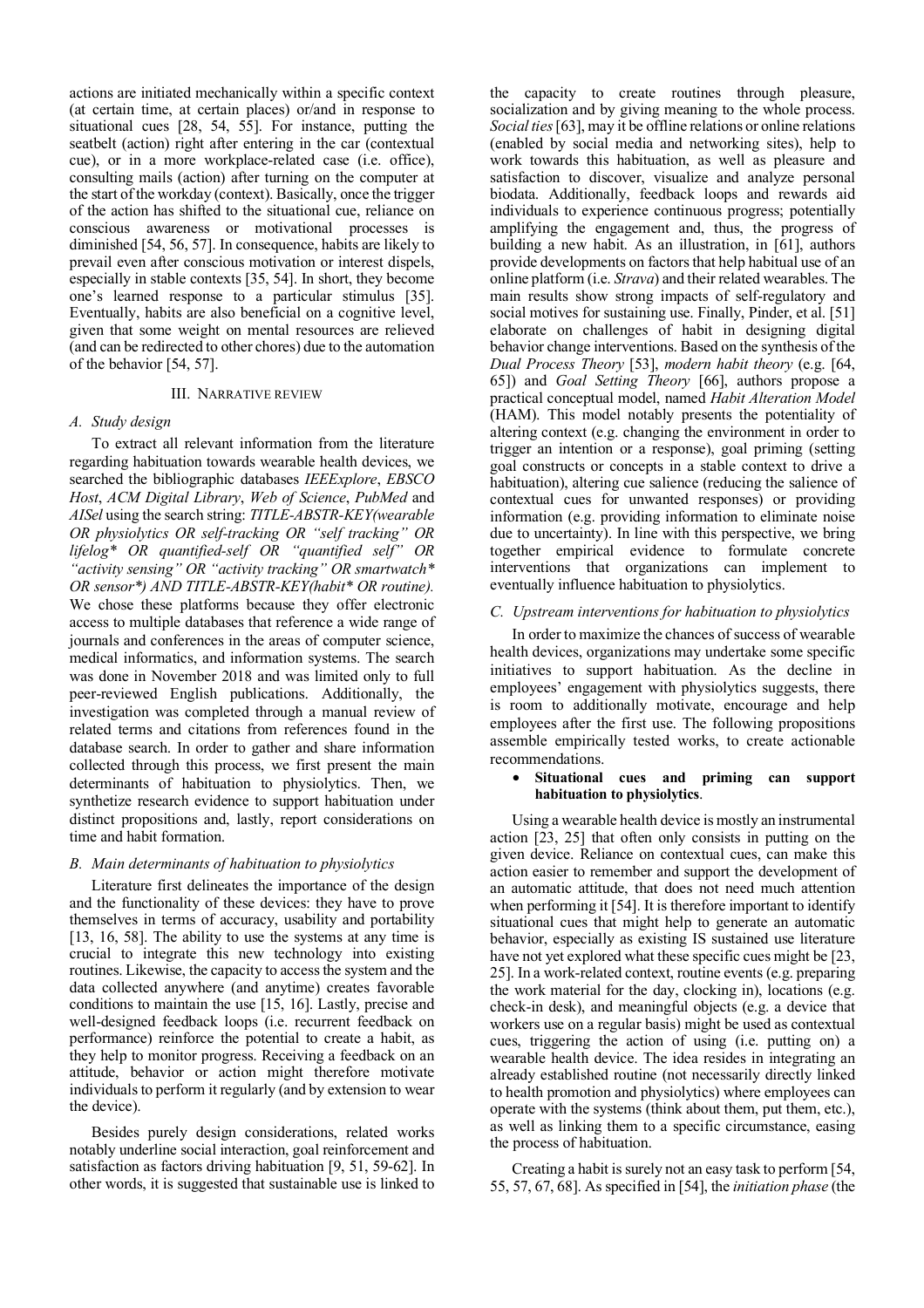endeavor to build a habit) starts when the desired attitude and the context (in which it will be done) are chosen. The *learning phase* consists in a behavior repetition of the selected situation, to strengthen the context-behavior connection. For that reason, it is essential to pay attention to contextual workplace settings, identifying what suits the best for the given context. Reminders, such as notifications, might also be combined with situational cues, in order to participate to the reinforcement of the context-action association [69]. Habit formation ultimately ends with a *stability phase*, "at which the habit has formed and its strength has plateaued, so that it persists over time with minimal effort or deliberation" [54].

Some authors also refer to this practice (i.e. creating special cues to trigger an action) as *priming* (e.g. [51, 70]). Wryobeck and Chen [71] have highlighted the positive impact of priming techniques to facilitate health behaviors, such as exposing healthy life style terms (e.g. fit, athletic) or deliberately placing objects like walking shoes and runner's magazines to prime health lifestyles in people [70, 71]. In the same vein, displaying selected pictures may constitute situational cues and motivational mediums. In [72], authors placed an image representing a pair of eyes above an honesty box in a university coffee room to notify personnel to pay for drinks: the revenues collected after the intervention were higher than beforehand. Applicated to our case, displaying motivating messages about the importance of improving one's health behavior in a frequented area of the office – or, conversely, displaying warnings related to health issues (e.g. lack of physical activity, stress) may be some concrete examples of priming. Similarly, positioning motivational pictures (e.g. a person running) above the charger/on the desk may fall into this category. Although the illustrations discussed above are mainly based on sight; cues may also materialize in the form of locations, ambiences and even draw on sounds [51]. Tajadura-Jiménez, et al. [73], for instance, found positive results in changing participants' gait through a sound-based system that release beeps in reaction to user's walking patterns.

As briefly mentioned above, together with finding favorable contexts, specific stimulatory measures may be implemented to support the process of habituation to physiolytics in the workplace [67]. There is not only strong evidence that prompts and stimuli may have a positive impact on this matter [74] but they may also control unwanted habitual behaviors [51] and even help to a reengagement after some prolonged inactivity [75].

# • **Reminders can support habituation to physiolytics.**

Reminders, like notes, memory aids, notifications, emails or SMS, have been proven to positively increase user engagement and retention toward systems for health behavior change [64, 69, 75-77]. They constitute features that support behavioral repetition, by targeting frequency of usage or making existing behaviors more noticeable and comprehensible [75]. Research show that they particularly support participants in mitigating forgetfulness and in reminding them of their intention to perform the behavior [77]. In the workplace, employees have to handle cognitive solicitations that are demanding in resources. Reminders may help to unload this eventual weight in order to facilitate and support the use of physiolytics [78]. In an intervention that aimed to reduce sitting time among officebased workers [79], authors identified reminders and regular prompts to stand up as important means to break up sitting time. Establishing a reminder cycle regarding the use of physiolytics (e.g. via email, SMS) seems therefore to be a fairly efficient way to build a habituation towards them and help to create a positive environment for health improvement. In fact, even if the effect of the reminder decays over time, there is still a probability (if the person had executed the behavior sufficiently often) that the behavior has attained an habitual form [77].

### • **Gamification can support habituation to physiolytics.**

Gamification is commonly understood as the use of game design elements in non-game contexts [80]. With a view to make systems' use more *fun* and enjoyable, gamification is an increasingly popular approach to keep users engaged over a sustained period of time [81]. Although gamification in the workplace is burgeoning, there is actually a lack of evidence related to long-term efficiency of gamification interventions in the process of habit formation [51, 74] and with the particular aim to sustain the use of wearable health devices [82, 83]. In fact, organizations experience diverse results in fostering users' engagement with a gamified IS. As an illustration, in [42], authors suggest that gamification of activities related to health in the workplace may become detrimental to themselves in the long term, whereas in [84], in a study of an online coaching application for flexible workers, it is indicated that gamification shows only potential in the long-term. This leads us to argue that gamification interventions for habituation have to be (a) highly perceptive of the context and (b) cautious in providing a constructive and positive game-based experience that is linked to the underlying non-game setting [85]. If we consider, for instance, the ludic and fun aspects that gamification may bring in the workplace: it may either create a positive activity sharing environment – through which group members build more engaging experiences  $(e.g. [86])$  – or, on the opposite, it may be perceived as managerially-imposed games[87], with the impression that organizations are artificially pushing employees to feel the work experiences as more enjoyable [88]. According to [89], "play at work" is generally described as less enjoyable and less engaging because it comes with more frequent unpleasant experiences of being controlled [88, 89]. Therefore, a meaningful interaction corresponds to finding connections between employees' own interests and the system use. It may take the form of allowing employees to create their own fun rituals regarding the use or letting them to create/control their own goals. A meaningful interaction oftentimes leads to a meaningful engagement and it is therefore a good indicator for a deep engagement [90, 91]. To put it short, gamification has assuredly the potential to support habituation to physiolytics in the workplace; and evidence of a certain short-term effectiveness supports this assumption. The question still remains if these outcomes are be carried by a novelty effect – due to the curiosity and attractiveness that a new implemented technology potentially brings into the workplace [87, 92, 93]. Therefore, as regards habituation and sustained use, there is truly a need for qualitative and quantitative longitudinal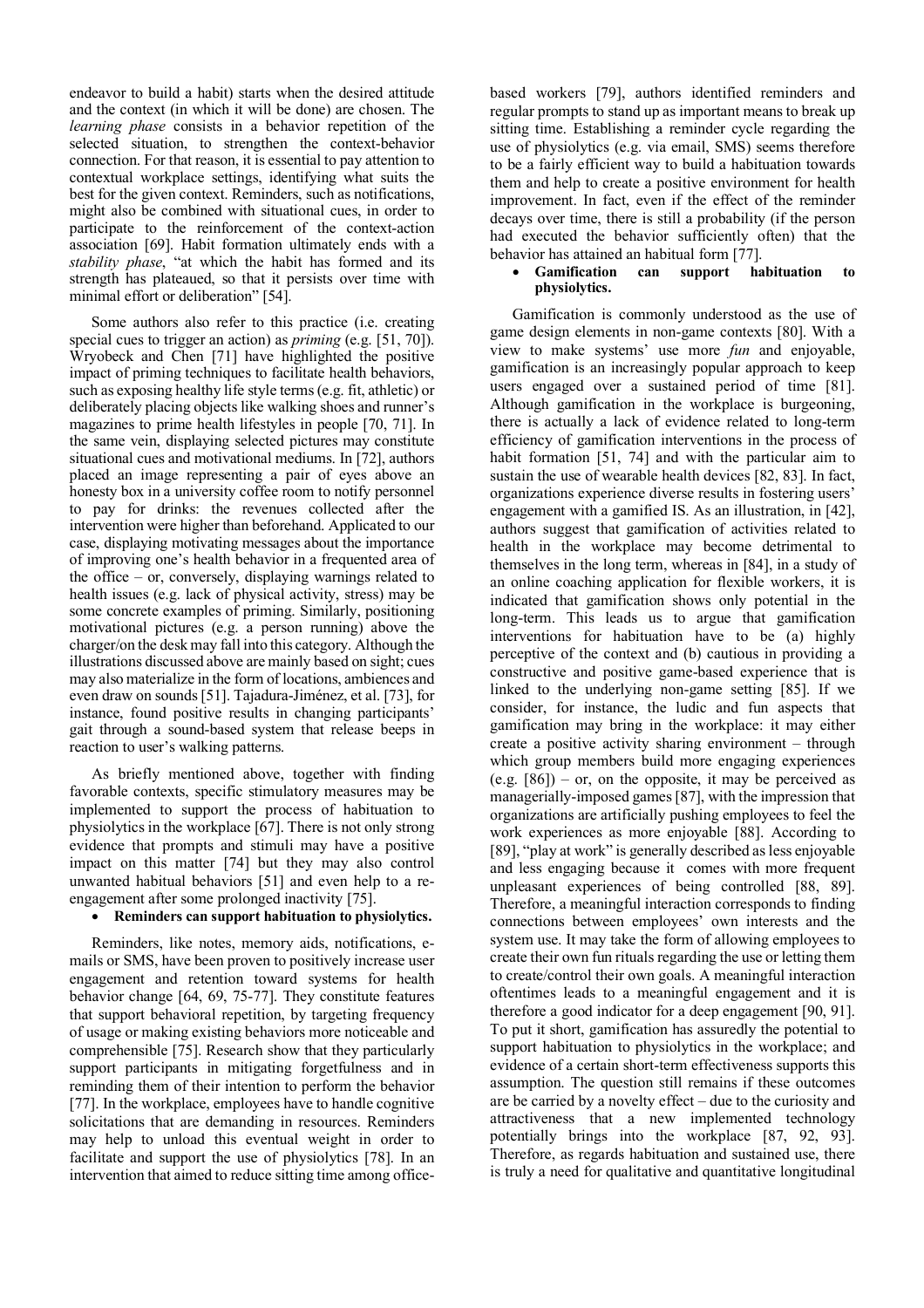studies to further understand the role of gamification in users' habit formation. Nonetheless, this represents another challenge: wearable health devices tend to employ multiple gamification strategies, which make it difficult to determine why they succeed or fail [51].

# • **Economic incentives can support habituation to physiolytics**.

Financial retributions have also been employed to create a habituation to wearable health devices [7] and to encourage healthy lifestyles in the workplace. There is nonetheless mixed evidence to support their effectiveness. Hunter, et al. [94] found no significant difference between control and intervention groups in terms of minutes of physical activity recorded (after 3 months and 6 months) in a workplace health program. Volpp, et al. [95], on the other hand, identified a success rate in the incentive group (during a program that was targeting smoking cessation among *General Electric* employees) and this rate persisted even after the financial incentives were discontinued (12 months later). All in all, as denoted in [16], most individuals are at least receptive to financial incentives from employers as regards using physiolytics. Still, there is room to argue that economic retributions create a haziness about their impact on habit formation. Given that the use might be engaged only due to the presence of the incentive, it may lead to a form of pushed and imposed physiolytics use. Accordingly, the development of a habit regarding the wearable health device (and the health improvement it may engender) may disappear as soon as the incentive is disengaged [4, 40, 69].

# • **Including social components can support habituation to physiolytics.**

Social interaction may enhance participation (while using the device) by group dynamics, interactions through social networks and exchanges of experiences. However, it could also induce stress and tensions on the long run [11]. In fact, insistent and continuous quantification of health data and activity in the workplace may be counterproductive over time, although giving positive results on a short-term perspective [42]. Again, it is heavily context dependent (a high social connectivity could be a barrier in certain environments due to the presence of personal and sensible data), and echoes on the design of the intervention (what kind of data is shared with others and how employees perceive it). We argue that it is possible to unpack these social components and distinguish between (1) an enhanced social connectivity that echoes more to a "gamification" context (e.g. social networks or online leaderboards) and (2) group dynamics, individuals' opinions; teammates' experiences, peers' feedback or superior influences, in creating use dynamics. For instance, some may react favorably to the recommendation of a friend about using a wearable health device, but at the same time, be reluctant to participate in a corporate-wide, stepsin-a-day contest. Same goes in the other way, with some employees being more motivated by the contest. Still, early evidence suggests that group dynamics in the workplace have a more positive influence towards habituation. In [42], a team captain gave a chocolate a day to every teammember who reached 10.000 steps; these internal competitions became so significant to the participants, that

it stuck their participation and became sometimes even more important than the general goal of the campaign (increasing physical activity via a step counting).

• **Monitoring employees' levels of satisfaction can support habituation to physiolytics.**

Satisfaction is another influencing factor on habituation to physiolytics. By appreciating the use of the wearable, the advantages and the benefits of it; employees decide to continue employing the technology and, as the practice accrues, employ it with more ease [96]. The deliberate thinking dissipates (since they appreciate it) and it opens the way for a more automatic behavior. It is essential to denote that satisfaction and enjoyment entail different mechanisms regarding sustained use. Satisfaction corresponds to an appreciation of the experience and the circumstances attached to it. Enjoyment and pleasure fall directly into emotions. For instance, we can experience pleasure with a product or a service, while not being satisfied with it (if it does not match our expectations or requirements) [97, 98]. Moreover, we postulate that they may differ over time: the sentiment of joy may be more prevalent and important in a short-term perspective, but, as the time passes, lose intensity and importance concerning continuance. Enjoyment typically may overlap with the novelty effect, where high rates of use may be experienced in the early stages, due to the interest in the new implemented equipment [91, 98]. From this perspective, sustaining the use of physiolytics in the workplace means as well overcoming employees' curiosity. Consistent with this, we suppose that satisfaction corresponds to a mechanism that deploys on a longer perspective. In all cases, satisfaction and enjoyment with wearable health devices develop according to the extent to which employees use the devices. Organizations have therefore to be attentive to their employees and offer an environment that is suitable to the maintenance of enjoyment and (especially) satisfaction with the wearable health device (and, by extension, with the related workplace health program). Typically, questionnaires or discussion sessions may be conducted along these programs, in order to document the degree of satisfaction, overcome eventual issues and refine the likelihoods of sustained use.

# *D. Time dimensions and habituation to physiolytics*

To conclude, we reflect on how organizations may locate and trace the impact of their eventual interventions to support habituation to wearable health devices. If we investigate the process of habit formation in everyday life, 95 percent of the time, a daily repeated behavior needs from 18 to 254 days to translate into a form of automaticity [99]. Even though the variation is substantial at an individual level, the median time to form a habit consists of 66 days [57, 99]. Estimating and defining if a repeated behavior has converted into a lasting habit (and how long it has taken) is therefore a difficult task. Rather than engaging in such an undertaking, research has mainly focused in examining and recording the changes over time, to determine if an intervention has created a change in the habitual behavior [51, 100]. In consequence, longitudinal studies are critical, given that sustained use cannot be grasped by a snapshot in time. Plus, IS sustained use is hardly predictable [24]. It is by definition a continuing process, whereof follow-up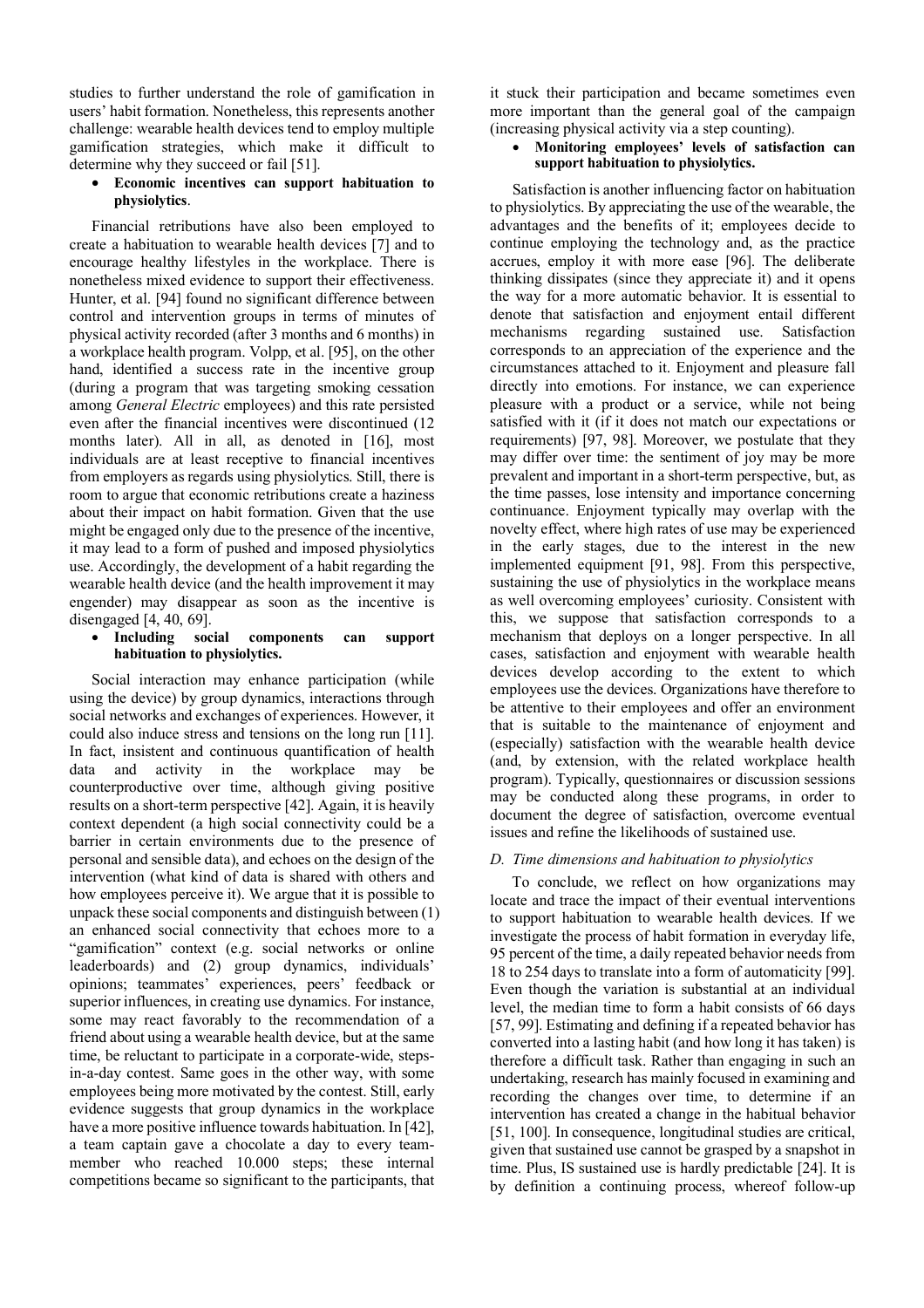interventions enable accurate measurements. For this purpose, and in order to assess attitudes and behaviors that possibly take place outside an individual's awareness, observational studies seem to be more appropriate than self-report techniques [23]. That being said, even planning a single follow-up after the main intervention is valuable in the context of physiolytics. It provides an early consideration of the degree of behavior change over time and informs about how physiolytics have infused in the environment [82, 101, 102]. The workplace is precisely an environment that offers the advantage to be relatively stable: a behavior can be performed regularly given that individuals ordinarily spend a certain amount of their day time in there. It is consequently an ideal venue to implement positive behaviors, but also to address health issues in the greater community and monitor eventual changes over time. In that respect, achieving a habituation to physiolytics may lead to a better health lifestyle in employees. And, we argue that it may also transfer to their health habits in personal lives, since workplace attitudes have the potential to transfer from workplace to home life [103].

#### IV. SYNTHESIS AND DISCUSSION

By presenting habits as key factors for sustained use of wearable health devices, our aim has been to generate a deeper understanding of this matter. We illustrate what it takes for organizations to better reflect and intervene on habituation. Physiolytics and their organizational implementation are at an early stage of development, in which collecting evidence for relevant stakeholders (such as management professionals) is of particular importance. Organizations have true opportunities to create favorable conditions to cement the use of physiolytics, in order that it creates value for employees and the organization. Through habit formation (and its related components, such as situational cues, reminders, financial gratifications or gamification), organizations are in position to explore new ways of sustaining the use of physiolytics and maintaining active participation from their employees (see *Fig. 1*). They do not have any more to solely rely on the design of the systems (in terms of usability or accuracy of feedback) or on cognitive models (more focused on the acceptance and adoption of physiolytics), but they can actively work on generating advantageous environments for physiolytics use. Although employees' long-term engagement with wearable health devices are not guarantors for a positive outcome for organizations, it is certainly antecedent for it. It constitutes a clear objective that organizations can aim and a tangible element in the evaluation of the viability of physiolytics in the workplace.

Furthermore, situational cues, priming or other incentives, stimuli and positive reinforcements share a common mission: they all help to remove barriers in terms of complexity, annoyance or displeasure in using the system over time, to engender a habituation towards wearable health devices. A more comprehensive use (e.g. by giving known references to employees to evaluate their progress) may lead to a more habitual use. Same goes for a more frequent use (e.g. supported by well-defined reminders) that may create a habitual use [24]. The addition and mix of these features and components, if welldesigned, may maximize the chances to reach this habituation.

However, longitudinal studies are needed for measuring the degree of habituation to wearable health devices. It appears difficult to claim that a behavior has reached the status of habit, but its observation over time offers the possibility to grasp how the behavior has developed and at what degree it has infused in the environment. Also, there is a necessity to think of approaches on how to accompany the introduction and sustained use of this technology. Most critically, wearables health devices need to fit *smoothly* into existing routines at the workplace. Since the scenarios are not the same across organizations, taking in account the context leads to a better comprehension of the possibilities, limitations and effects of physiolytics [67]. For studying this, we believe that the adoption of a multidisciplinary perspective is required. Assessing long-term engagement regarding physiolytics implies to give attention to behavioral studies, activity theories and many other psychological and social outlooks [23].



Fig. 1. Upstream interventions to support habituation to physiolytics

# V. LIMITATIONS AND OPPORTUNITIES FOR FUTURE WORK

Even though reasoned actions and emotional responses are more linked to adoption and acceptance of physiolytics in the workplace, they still play a role in the post-adoptive phase and potentially affect automatic use. Aspects such as self-regulatory motives, user motivation, autonomy, selfgrowth or excellence through the use of technology have therefore to be considered in habituation to physiolytics – to form a comprehensive picture of physiolytics sustained use. For instance, users' intrinsic motivations and autonomy have to be supported in order to maintain wearable health devices' use [104]: these elements also impact strategies that an organization may implement to create habits towards these systems. For that purpose, investigations and research that are more centered on employees (e.g. qualitative assessment of their sustained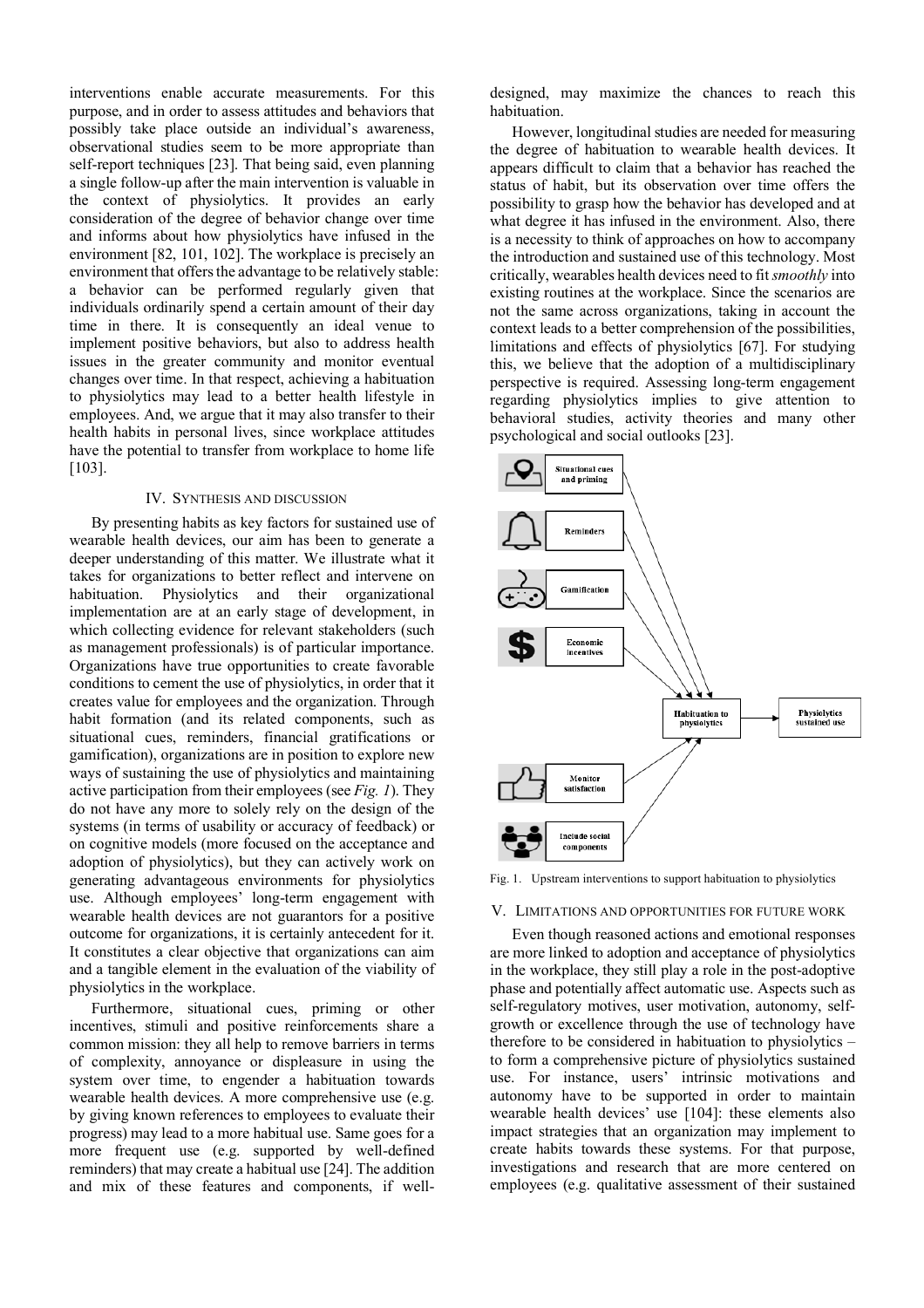use behavior) may be particularly suitable to unveil the significance of these aspects in the process of habituation and sustained use.

Next, on an organizational level, further stimulatory reinforcement measures may be explored. To complete our first outline on habits, mechanisms based on "commitment" (e.g. participants pre-commit in writing that they will participate in the company's health and safety program and use wearable health devices) or on "providing customized information" (e.g. via a preliminary questionnaire) may help to provide a tailored action plan regarding the use of physiolytics. They arguably also target habit formation with a view to sustain the participation in such workplace health programs.

Moreover, this study corresponds to an initial analysis that aims to pave the way for further investigation in this strand of research. Therefore, propositions that can be extracted from this work are not tested in practice. This mechanically opens opportunities to build testable hypotheses and then, consider them in interventions to gather empirical data. As discussed in the previous section, longitudinal studies should be largely prioritized. In the same vein, it is necessary to unveil the signification of certain concepts (e.g. social components, satisfaction). In fact, we have defined some big lines and offered practical directions for practitioners and research; but there is still a need for more refined/structured models that can be tested (in diverse contexts) and that provide specific answers to habit formation in the wild.

Finally, it seems important to provide developments on the "unpredictability" of habit formation. Interventions, which claim to support habituation (e.g. through incentives) do not certainly yield to habit creation. In fact, upstream interventions presented in this paper have to be apprehended as tools that help to reach an automatic use (faster), and not as guarantees of infallible results. We are dealing with a behavior that results from actions performed without conscious, perceptual or judgmental process [24, 25], on which we are applying rational constructs (i.e. upstream interventions). We should consequently be aware that it is insufficient to consider it as foolproof schemes that deliver habits. Likewise, interventions on habits may generate adverse impacts. If made in the wrong context; at the wrong time; according to a rigid reinforcement schedule or with the wrong reward, it may accidentally strengthen undesirable behaviors or hinder from habit creation [51].

In sum, we are still at an early stage of a thorough comprehension of physiolytics sustained use. This offers many interesting opportunities for potential research from various epistemological perspectives, may it be designoriented research for improving the interaction and utility for users, positivist research that helps to better comprehend acceptance and resistance, or critical research that creates some awareness about ethical perils of physiolytics in the workplace setting. Practitioners are also given opportunities to be active in the implementation of physiolytics. By changing practices, norms or routines, they can increase the chances of a sustained use of the systems; thus, increasing the value of the physiolytics approach and tackling a recurring issue in practice. Hence, through our work on habituation to physiolytics, we aim to illustrate what these opportunities are, and how we may, through another perspective, better understand and impact physiolytics use.

#### ACKNOWLEDGMENT

This research has been supported by the Swiss National Science Foundation (SNSF) grant no. 172740.

#### **REFERENCES**

- [1] D. G. Glance, E. Ooi, Y. e. Berman, C. F. Glance, and H. R. Barrett, "Impact of a digital activity tracker-based workplace activity program on health and wellbeing," in *Proceedings of the 6th International Conference on Digital Health Conference*, Montreal, Canada, 2016, pp. 37-41.
- [2] J. P. West and J. S. Bowman, "Electronic surveillance at work: An ethical analysis," *Administration & Society,* vol. 48, no. 5, pp. 628- 651, 2016.
- [3] L. E. Tetrick and C. J. Winslow, "Workplace stress management interventions and health promotion," *Annual Review of Organizational Psychology and Organizational Behavior,* vol. 2, no. 1, pp. 583-603, 2015.
- [4] D. Lupton, "Beyond techno-utopia: Critical approaches to digital health technologies," *Societies,* vol. 4, no. 4, pp. 706-711, 2014.
- [5] H. J. Wilson, "Wearables in the workplace," *Harvard Business Review,* vol. 91, no. 11, pp. 23-27, 2013.
- [6] P. Moore and L. Piwek, "Regulating wellbeing in the brave new quantified workplace," *Employee Relations,* vol. 39, no. 3, pp. 308- 316, 2017.
- [7] M. Swan, "The quantified self: Fundamental disruption in big data science and biological discovery," *Big Data,* vol. 1, no. 2, pp. 85-99, 2013.
- [8] P. Olson. (2015). *More Bosses Expected To Track Their Staff Through Wearables In The Next 5 Years* Available: https://www.forbes.com/sites/parmyolson/2015/06/01/wearablesemployee-tracking/
- [9] C.-F. Chung, N. Jensen, I. A. Shklovski, and S. Munson, "Finding the right fit: Understanding health tracking in workplace wellness programs," in *Proceedings of the 2017 Conference on Human Factors in Computing Systems*, Denver, USA, 2017, pp. 4875-4886.
- [10] T. Kari, S. Koivunen, L. Frank, M. Makkonen, and P. Moilanen, "Perceived Well-being Effects During the Implementation of a Selftracking Technology," in *Proceedings of the 29th Bled eConference "Digital Economy"*, Bled, Slovenia, 2016, pp. 393-405.
- [11] M. Yassaee and T. Mettler, "Digital Occupational Health Systems: What Do Employees Think about it?," *Information Systems Frontiers,* journal article vol. 19, no. 8, pp. 1-16, August 22 2017.
- [12] H. Li, J. Wu, Y. Gao, and Y. Shi, "Examining individuals' adoption of healthcare wearable devices: An empirical study from privacy calculus perspective," *International journal of medical informatics,*  vol. 88, pp. 8-17, 2016.
- [13] M. Lavallière, A. A. Burstein, P. Arezes, and J. F. Coughlin, "Tackling the challenges of an aging workforce with the use of wearable technologies and the quantified-self," *DYNA,* vol. 83, no. 197, pp. 38-43, 2016.
- [14] M. Hamblen. (2015). *Programs are used to weed out workers who raise premiums, one attorney says*. Available: https://www.computerworld.com/article/2937721/wearables/weara bles-for-workplace-wellness-face-federal-scrutiny.html
- [15] S. Akter, J. D'Ambra, and P. Ray, "Development and validation of an instrument to measure user perceived service quality of mHealth," *Information & Management,* vol. 50, no. 4, pp. 181-195, 2013.
- [16] A. I. Canhoto and S. Arp, "Exploring the factors that support adoption and sustained use of health and fitness wearables," *Journal of Marketing Management,* vol. 33, no. 1-2, pp. 32-60, 2017.
- [17] J. Grossmeier, "The art of health promotion: Linking research to practice," *American Journal of Health Promotion,* vol. 31, no. 3, pp. 251-261, 2017.
- [18] A. Mashhadi, F. Kawsar, A. Mathur, C. Dugan, and N. S. Shami, "Let's talk about the quantified workplace," in *Proceedings of the 19th ACM Conference on Computer Supported Cooperative Work and Social Computing Companion*, San Fransisco, USA, 2016, pp. 522-528.
- [19] N. K. Malhotra, S. S. Kim, and J. Agarwal, "Internet users' information privacy concerns (IUIPC): The construct, the scale, and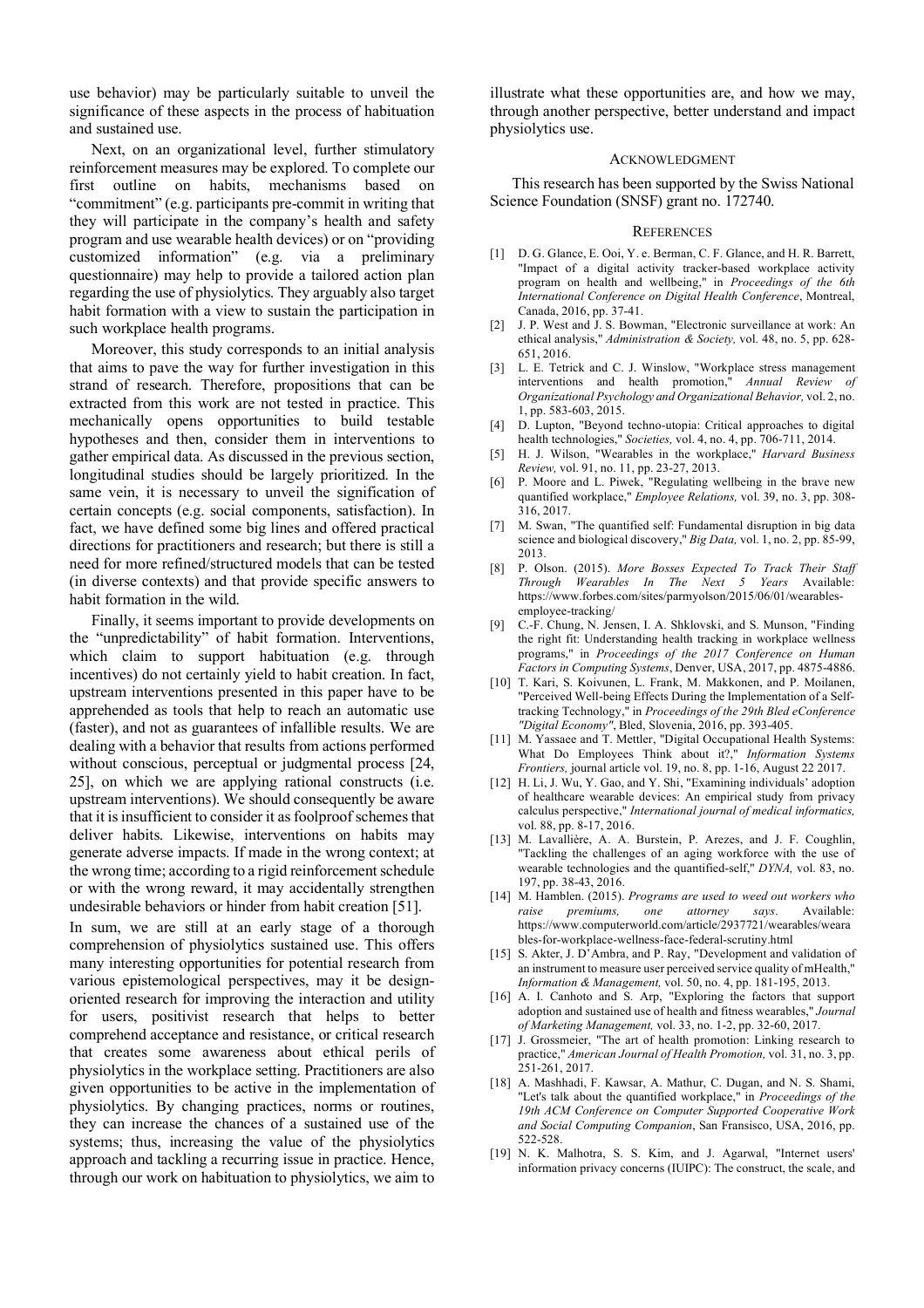a causal model," *Information systems research,* vol. 15, no. 4, pp. 336-355, 2004.

- [20] T. Dinev, H. Xu, J. H. Smith, and P. Hart, "Information privacy and correlates: an empirical attempt to bridge and distinguish privacyrelated concepts," *European Journal of Information Systems,* vol. 22, no. 3, pp. 295-316, 2013.
- [21] J. L. Marquard and T. Zayas-Cabán, "Commercial off-the-shelf consumer health informatics interventions: recommendations for their design, evaluation and redesign," *Journal of the American Medical Informatics Association,* vol. 19, no. 1, pp. 137-142, 2011.
- [22] A. Mathur, M. Van den Broeck, G. Vanderhulst, A. Mashhadi, and F. Kawsar, "Tiny habits in the giant enterprise: understanding the dynamics of a quantified workplace," in *Proceedings of the 2015 ACM International Joint Conference on Pervasive and Ubiquitous Computing*, Osaka, Japan, 2015, pp. 577-588.
- [23] A. O. De Guinea and M. L. Markus, "Why break the habit of a lifetime? Rethinking the roles of intention, habit, and emotion in continuing information technology use," *MIS Quarterly,* vol. 33, no. 3, pp. 433-444, 2009.
- [24] M. Limayem, S. G. Hirt, and C. M. Cheung, "How habit limits the predictive power of intention: The case of information systems continuance," *MIS Quarterly,* pp. 705-737, 2007.
- [25] T. Mettler, "Post-acceptance of electronic medical records: Evidence from a longitudinal field study," in *Proceedings of the 33rd International Conference on Information Systems*, Orlando, USA, 2012, pp. 1-19.
- [26] T. W. Ferratt, J. Prasad, and E. J. Dunne, "Fast and Slow Processes Underlying Theories of Information Technology Use," *Journal of the Association for Information Systems,* vol. 19, no. 1, pp. 1-22, 2018.
- [27] J. S. Jasperson, P. E. Carter, and R. W. Zmud, "A comprehensive conceptualization of post-adoptive behaviors associated with information technology enabled work systems," *MIS quarterly,* vol. 29, no. 3, pp. 525-557, 2005.
- [28] G. L. Polites and E. Karahanna, "Shackled to the status quo: the inhibiting effects of incumbent system habit, switching costs, and inertia on new system acceptance," *MIS Quarterly,* vol. 36, no. 1, pp. 21-42, 2012.
- [29] A. Beaudry and A. Pinsonneault, "The other side of acceptance: Studying the direct and indirect effects of emotions on information technology use," *MIS Quarterly,* vol. 34, no. 4, pp. 689-710, 2010.
- [30] H. Van der Heijden, "User acceptance of hedonic information systems," *MIS quarterly,* pp. 695-704, 2004.
- [31] K. Ho, C. Yao, and H. N. Lauscher, "Health apps, wearables, and sensors: The advancing frontier of digital health," *British Columbia Medical Journal,* vol. 59, no. 10, 2017.
- [32] K. Giokas, P. Katrakazas, and D. Koutsouris, "A Collaborative m-Health Platform for Evidence-Based Self-Management and Detection of Chronic Multimorbidity Development and Progression," in *M-Health Innovations for Patient-Centered Care*: IGI Global, pp. 52-71, 2016.
- [33] J. Kim, "A qualitative analysis of user experiences with a self-tracker for activity, sleep, and diet," *Interactive journal of medical research,*  vol. 3, no. 1, 2014.
- [34] G. L. Polites and E. Karahanna, "The embeddedness of information systems habits in organizational and individual level routines: development and disruption," *Mis Quarterly,* pp. 221-246, 2013.
- [35] B. Verplanken and W. Wood, "Interventions to break and create consumer habits," *Journal of Public Policy & Marketing*, vol. *25*, no. 1, pp. 90-103, 2006.
- [36] R. J. DiClemente, R. A. Crosby, and M. C. Kegler, *Emerging theories in health promotion practice and research*. John Wiley & Sons, 2009.
- [37] G. Paré, M.-C. Trudel, M. Jaana, and S. Kitsiou, "Synthesizing information systems knowledge: A typology of literature reviews," *Information & Management,* vol. 52, no. 2, pp. 183-199, 2015.
- [38] B. N. Green, C. D. Johnson, and A. Adams, "Writing narrative literature reviews for peer-reviewed journals: secrets of the trade," *Journal of chiropractic medicine,* vol. 5, no. 3, pp. 101-117, 2006.
- [39] N. Gorm, "Personal Health Tracking Technologies in Practice," in *Proceedings of the 2017 ACM Conference on Computer Supported Cooperative Work and Social Computing*, Portland, USA, 2017, pp. 69-72: ACM.
- [40] D. Lupton, "Self-tracking modes: Reflexive self-monitoring and data practices," in *Proceedings of the 2015 Social Life of Big Data Symposium*, Perth, Australia, 2014, pp. 1-19.
- [41] C. Glaros and D. I. Fotiadis, "Wearable devices in Healthcare," in *Intelligent Paradigms for Healthcare Enterprises*no. Studies in Fuzziness and Soft Computing), 2005, pp. 237-264.
- [42] N. Gorm and I. Shklovski, "Steps, choices and moral accounting: Observations from a step-counting campaign in the workplace," in *Proceedings of the 2016 ACM Conference on Computer-Supported Cooperative Work & Social Computing*, San Fransisco, USA, 2016, pp. 148-159.
- [43] A. Buchwald, A. Letner, N. Urbach, and M. von Entress-Fuersteneck, "Towards explaining the use of self-tracking devices: Conceptual development of a continuance and discontinuance model," in *Proceedings of the 36th International Conference on Information Systems* Forth Worth, USA, 2015, pp. 1-12.
- [44] J. Khakurel, S. Pöysä, and J. Porras, "The Use of Wearable Devices in the Workplace-A Systematic Literature Review," in *Proceedings of the 2016 International Conference on Smart Objects and Technologies for Social Good*, Venice, Italy, 2016, pp. 284-294.
- [45] R. Rawassizadeh et al., "Energy-efficient integration of continuous context sensing and prediction into smartwatches," *Sensors,* vol. 15, no. 9, pp. 22616-22645, 2015.
- [46] B. Nascimento, T. Oliveira, and C. Tam, "Wearable technology: What explains continuance intention in smartwatches?," *Journal of Retailing and Consumer Services,* vol. 43, pp. 157-169, 2018.
- [47] J. Ma and R. Huang, "Wear-I: A new paradigm in wearable computing," in *Proceedings of the 2015 International Conference on Computer and Information Technology; Ubiquitous Computing and Communications; Dependable, Autonomic and Secure Computing; Pervasive Intelligence and Computing* Liverpool, UK, 2015, pp. 1063-1068.
- [48] O. Gan, "Wearable sensing for activity recognition," in *Proceedings of the 43rd Annual Conference of the IEEE - Industrial Electronics Society* Beijing, China, 2017, pp. 8825-8830: IEEE.
- [49] T. Mettler and J. Wulf, "Physiolytics at the workplace: Affordances and constraints of wearables use from an employee's perspective," *Information Systems Journal,* pp. 1-29, 2018.
- [50] K. E. Stanovich and R. F. West, "Individual differences in reasoning: Implications for the rationality debate?," *Behavioral and brain sciences,* vol. 23, no. 5, pp. 645-665, 2000.
- [51] C. Pinder, J. Vermeulen, B. R. Cowan, and R. Beale, "Digital Behaviour Change Interventions to Break and Form Habits," *ACM Transactions on Computer-Human Interaction (TOCHI),* vol. 25, no. 3, p. 15, 2018.
- [52] D. Kahneman, "Maps of bounded rationality: Psychology for behavioral economics," *American economic review,* vol. 93, no. 5, pp. 1449-1475, 2003.
- [53] D. Kahneman and P. Egan, *Thinking, fast and slow*. Farrar, Straus and Giroux 2011, p. 512.
- [54] B. Gardner, P. Lally, and J. Wardle, "Making health habitual: the psychology of 'habit-formation'and general practice," *British Journal of General Practice,* vol. 62, no. 605, pp. 664-666, 2012.
- [55] D. T. Neal, W. Wood, J. S. Labrecque, and P. Lally, "How do habits guide behavior? Perceived and actual triggers of habits in daily life," *Journal of Experimental Social Psychology,* vol. 48, no. 2, pp. 492- 498, 2012.
- [56] B. Gardner, G.-J. de Bruijn, and P. Lally, "A systematic review and meta-analysis of applications of the self-report habit index to nutrition and physical activity behaviours," *Annals of Behavioral Medicine,* vol. 42, no. 2, pp. 174-187, 2011.
- [57] P. Lally, J. Wardle, and B. Gardner, "Experiences of habit formation: A qualitative study," *Psychology, Health & Medicine,* vol. 16, no. 4, pp. 484-489, 2011.
- [58] M. S. Patel, D. A. Asch, and K. G. Volpp, "Wearable devices as facilitators, not drivers, of health behavior change," *Journal of the American Medical Association,* vol. 313, no. 5, pp. 459-460, 2015.
- [59] M. A. Davies. (2014). *How to make wearables stick: use them to change human behavior*. Available: https://venturebeat.com/2014/03/02/how-to-make-wearables-stickuse-them-to-change-human-behavior/
- [60] J. N. Gilmore, "Everywear: The quantified self and wearable fitness technologies," *New Media & Society,* vol. 18, no. 11, pp. 2524-2539, 2016.
- [61] J. Stragier, M. V. Abeele, P. Mechant, and L. De Marez, "Understanding persistence in the use of online fitness communities: comparing novice and experienced users," *Computers in Human Behavior,* vol. 64, pp. 34-42, 2016.
- [62] K. Chen, M. Zdorova, and D. Nathan-Roberts, "Implications of wearables, fitness tracking services, and quantified self on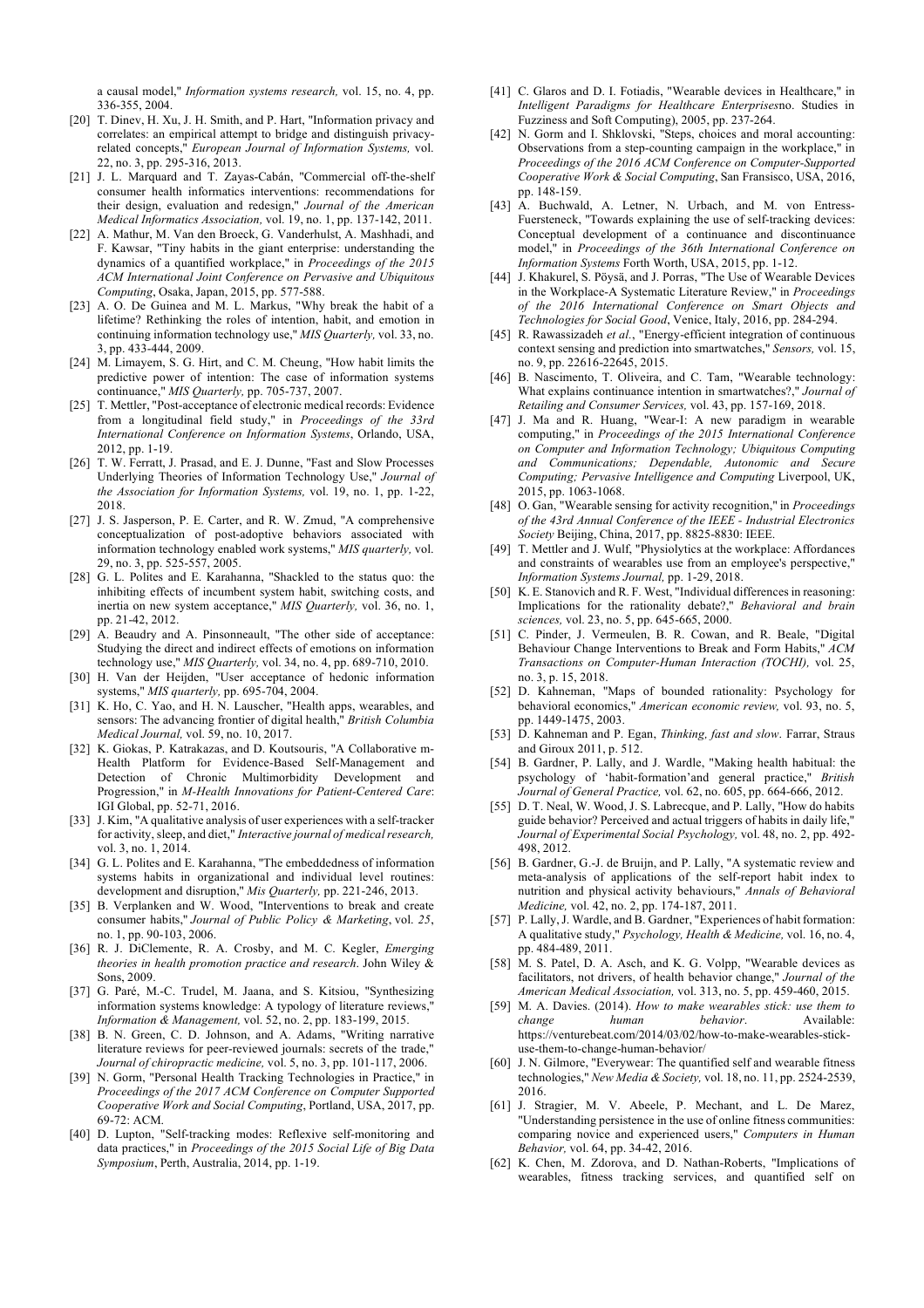healthcare," in *Proceedings of the 61st Human Factors and Ergonomics Society Annual Meeting*, Ausitn, USA, 2017, vol. 61, no. 1, pp. 1066-1070.

- [63] S. Wuchty, "What is a social tie?," *Proceedings of the National Academy of Sciences,* vol. 106, no. 36, pp. 15099-15100, 2009.
- [64] R. Tobias, "Changing behavior by memory aids: a social psychological model of prospective memory and habit development tested with dynamic field data," *Psychological review,* vol. 116, no. 2, p. 408, 2009.
- [65] S. de Wit and A. Dickinson, "Associative theories of goal-directed behaviour: a case for animal–human translational models," *Psychological Research PRPF,* vol. 73, no. 4, pp. 463-476, 2009.
- [66] E. A. Locke and G. P. Latham, "Building a practically useful theory of goal setting and task motivation: A 35-year odyssey," *American psychologist,* vol. 57, no. 9, p. 705, 2002.
- [67] T. Mettler, "Health Behaviour Change Support Systems: Past Research and Future Challenges," in *Proceedings of the 17th International Symposium on Health Information Management Research*, York, UK, 2015, pp. 77-92.
- [68] W. Wood, J. S. Labrecque, P.-Y. Lin, and D. Rünger, "Habits in dual process models," *Dual process theories of the social mind,* pp. 371- 385, 2014.
- [69] K. Stawarz, A. L. Cox, and A. Blandford, "Beyond self-tracking and reminders: designing smartphone apps that support habit formation," in *Proceedings of the 33rd annual ACM conference on human factors in computing systems*, Seoul, South Korea, 2015, pp. 2653- 2662.
- [70] P. Dolan, M. Hallsworth, D. Halpern, D. King, R. Metcalfe, and I. Vlaev, "Influencing behaviour: The mindspace way," *Journal of Economic Psychology,* vol. 33, no. 1, pp. 264-277, 2012.
- [71] J. Wryobeck and Y. Chen, "Using priming techniques to facilitate health behaviours," *Clinical Psychologist,* vol. 7, no. 2, pp. 105-108, 2003.
- [72] M. Bateson, D. Nettle, and G. Roberts, "Cues of being watched enhance cooperation in a real-world setting," *Biology letters,* vol. 2, no. 3, pp. 412-414, 2006.
- [73] A. Tajadura-Jiménez, M. Basia, O. Deroy, M. Fairhurst, N. Marquardt, and N. Bianchi-Berthouze, "As light as your footsteps: altering walking sounds to change perceived body weight, emotional state and gait," in *Proceedings of the 33rd Annual ACM Conference on Human Factors in Computing Systems*, Seoul, South Korea, 2015, pp. 2943-2952.
- [74] J. Y. Kim *et al.*, "Self-monitoring utilization patterns among individuals in an incentivized program for healthy behaviors, *Journal of medical Internet research,* vol. 18, no. 11, 2016.
- [75] Z. Lin, T. Althoff, and J. Leskovec, "I'll Be Back: On the Multiple Lives of Users of a Mobile Activity Tracking Application," in *Proceedings of the... International World-Wide Web Conference*, 2018, vol. 2018, p. 1501.
- [76] K. Stawarz, M. D. Rodríguez, A. L. Cox, and A. Blandford, "Understanding the use of contextual cues: design implications for medication adherence technologies that support remembering,' *Digital Health,* vol. 2, pp. 1-18, 2016.
- [77] I. Renfree, D. Harrison, P. Marshall, K. Stawarz, and A. Cox, "Don't kick the habit: The role of dependency in habit formation apps," in *Proceedings of the 2016 CHI Conference Extended Abstracts on Human Factors in Computing Systems*, San Jose, USA, 2016, pp. 2932-2939.
- [78] M. Fournier, F. d'Arripe-Longueville, and R. Radel, "Testing the effect of text messaging cues to promote physical activity habits: a worksite-based exploratory intervention," *Scandinavian journal of medicine & science in sports,* vol. 27, no. 10, pp. 1157-1165, 2017.
- [79] F. Munir *et al.*, "Stand More AT Work (SMArT Work): using the behaviour change wheel to develop an intervention to reduce sitting time in the workplace," *BMC public health,* vol. 18, no. 1, p. 319, 2018.
- [80] S. Deterding, D. Dixon, R. Khaled, and L. Nacke, "From game design elements to gamefulness: Defining "gamification"," in *Proceedings of the 15th International Academic MindTrek Conference: Envisioning Future Media Environments, MindTrek 2011*, Tampere, Finland, 2011, pp. 9-15.
- [81] M. Schmidt-Kraepelin, S. Thiebes, M. C. Tran, and A. Sunyaev, "What's in the Game? Developing a Taxonomy of Gamification Concepts for Health Apps," in *Proceedings of the 51st Hawaii International Conference on System Sciences*, Hawaii, USA, 2018, vol. 51, pp. 1-11.
- [82] S. Stepanovic and T. Mettler, "Gamification applied for health promotion: Does it really foster long-term engagement? A scoping review," in *Proceedings of the 26th European Conference on Information Systems*, Portsmouth, UK, 2018, pp. 1-16.
- [83] M. Schmidt-Kraepelin, A. Thiebes, D. Baumsteiger, and A. Sunyaev, "State Of Play: A Citation Network Analysis of Healthcare Gamification Studies," in *Proceedings of the European Conference of Information Systems, Portsmouth, UK*, 2018, pp. 23-28.
- [84] S. Jent and M. Janneck, "Using Gamification to Enhance User Motivation in an Online-coaching Application for Flexible Workers," in *Proceedings of the 12th International Conference on Web Information Systems and Technologies*, Rome, Italy, 2016, pp. 35-41.
- [85] S. Nicholson, "A user-centered theoretical framework for meaningful gamification," *Games+ Learning+ Society,* vol. 8, no. 1, pp. 223-230, 2012.
- [86] D. Vyas, Z. Fitz-Walter, E. Mealy, A. Soro, J. Zhang, and M. Brereton, "Exploring physical activities in an employer-sponsored health program," in *Proceedings of the 33rd Annual ACM Conference Extended Abstracts on Human Factors in Computing Systems*, Seoul, South Korea, 2015, pp. 1421-1426.
- [87] M. Schmidt-Kraepelin, S. Thiebes, S. Stepanovic, T. Mettler, and A. Sunyaev, "Gamification in Health Behavior Change Support Systems-A Synthesis of Unintended Side Effects," in *Proceedings of the 14th International Conference on Wirtschaftsinformatik*, Siegen, Germany, 2019, pp. 1032-1046.
- [88] S. Deterding, "Eudaimonic Design, or: Six Invitations to Rethink Gamification," *Meson Press* pp. 305-323, 2014.
- [89] E. R. Mollick and N. Rothbard, "Mandatory fun: Consent, gamification and the impact of games at work," *The Wharton School Research Paper Series,* pp. 1-54, 2014.
- [90] A. Suh, C. M. K. Cheung, M. Ahuja, and C. Wagner, "Gamification in the Workplace: The Central Role of the Aesthetic Experience," (in English), *Journal of Management Information Systems,* vol. 34, no. 1, pp. 268-305, 2017.
- [91] O. Zuckerman and A. Gal-Oz, "Deconstructing gamification: evaluating the effectiveness of continuous measurement, virtual rewards, and social comparison for promoting physical activity," *Personal and Ubiquitous Computing,* vol. 18, no. 7, pp. 1705-1719, 2014.
- [92] N. Katule, U. Rivett, and M. Densmore, "A Family Health App: Engaging Children to Manage Wellness of Adults," in *Proceedings of the 7th Annual Symposium on Computing for Development*, Nairobi, Kenya, 2016, pp. 1-10.
- [93] K. Thorsteinsen, J. Vittersø, and G. B. Svendsen, "Increasing physical activity efficiently: an experimental pilot study of a website and mobile phone intervention," *International journal of telemedicine and applications,* vol. 2014, p. 8, 2014.
- [94] R. F. Hunter *et al.*, "Effectiveness and cost-effectiveness of a physical activity loyalty scheme for behaviour change maintenance: a cluster randomised controlled trial," *BMC public health,* vol. 16, no. 1, p. 618, 2016.
- [95] K. G. Volpp *et al.*, "A randomized, controlled trial of financial incentives for smoking cessation," *New England Journal of Medicine,* vol. 360, no. 7, pp. 699-709, 2009.
- [96] C. Wang, J. Harris, and P. Patterson, "The roles of habit, selfefficacy, and satisfaction in driving continued use of self-service technologies: a longitudinal study," *Journal of Service Research,*  vol. 16, no. 3, pp. 400-414, 2013.
- [97] H. K. Hunt, *Conceptualization and measurement of consumer satisfaction and dissatisfaction*. Marketing Science Institute, 1977, p. 490.
- [98] A. Bhattacherjee, "An empirical analysis of the antecedents of electronic commerce service continuance," *Decision Support Systems,* vol. 32, no. 2, pp. 201-214, 2001.
- [99] P. Lally, C. H. Van Jaarsveld, H. W. Potts, and J. Wardle, "How are habits formed: Modelling habit formation in the real world," *European journal of social psychology,* vol. 40, no. 6, pp. 998-1009, 2010.
- [100]P. Klasnja, S. Consolvo, D. W. McDonald, J. A. Landay, and W. Pratt, "Using mobile & personal sensing technologies to support health behavior change in everyday life: lessons learned," *Proceedings of the 2009 American Medical Informatics Association Annual Symposium*, San Fransisco, USA, 2009, vol. 2009, pp. 338- 342.
- [101]S. H. Anders, D. D. Woods, S. Schweikhart, P. Ebright, and E. Patterson, "The Effects of Health Information Technology Change